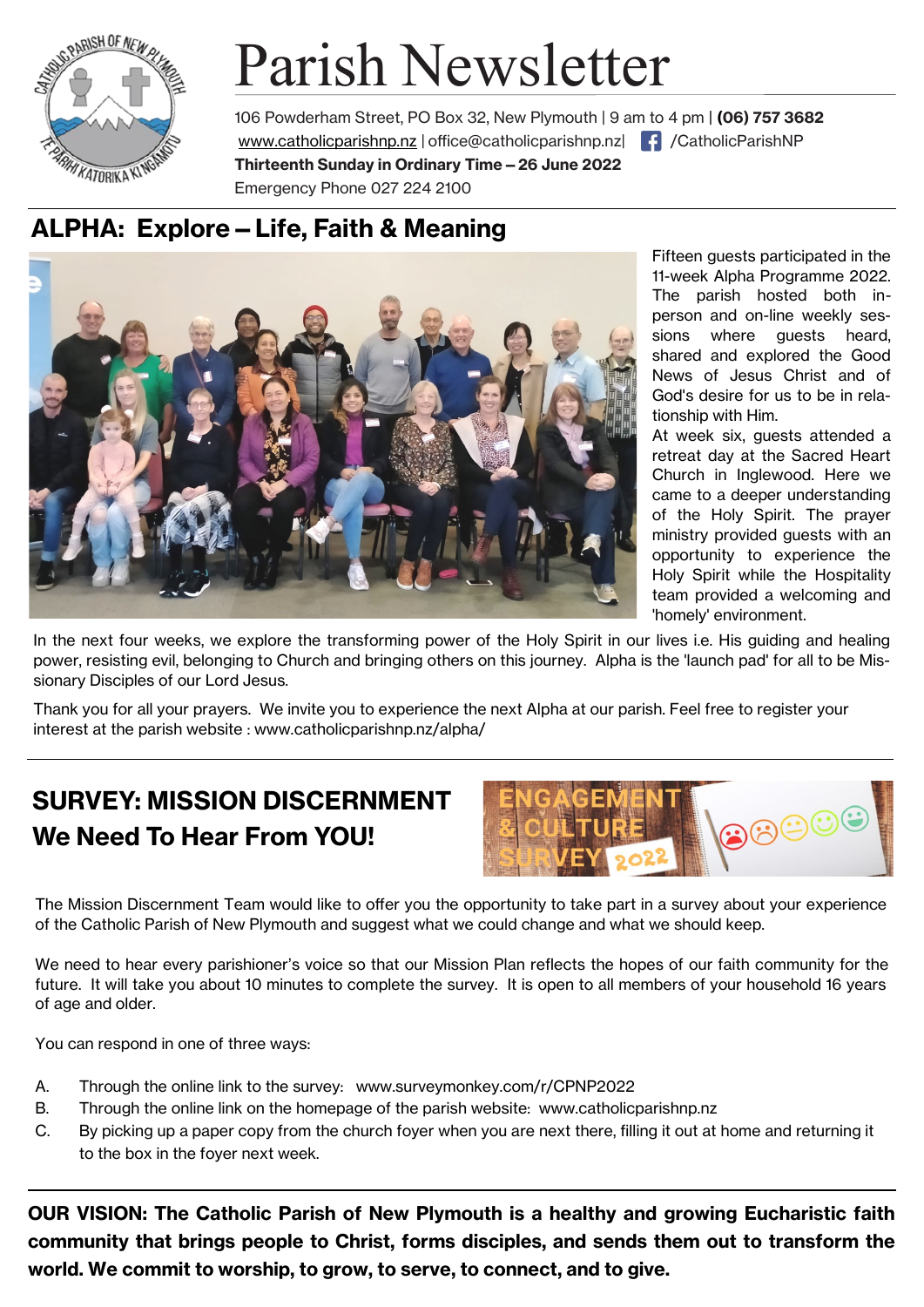# © COLLECTIONS/DONATIONS

| May 2022 Collection Totals: |             |
|-----------------------------|-------------|
| Clergy Trust Fund:          | \$9,096.00  |
| Parish:                     | \$33,690.00 |

#### **PETERS PENCE SPECIAL COLLECTION:**

There will be a special collection after Communion this Sunday 26 June for Peters Pence. Cash or the Peters Pence Special Collection envelope can be put in this collection.

If you don't belong to Planned Giving but would like a tax receipt, please just place the money in an ordinary envelope with your name and address and we will issue a tax receipt.

#### **TAX RECEIPTS:**

- Are available in church fovers for the year ending 31 March 2022.
- The tax receipt can be used to claim a 33% rebate from the IRD. If you made a donation of \$100, the IRD will refund \$33.00. A donation of \$1,000.00 will generate a refund of \$333.00

## $\mathfrak Q$  general notices



**BIBLE SPONSORSHIP FOR CONFIRMATION:**  The Confirmation Mass will be held next Sunday— 3rd July at the 5.30pm Mass. Each year we pre-

sent the Confirmation candidates with a Bible on the night of their Confirmation. Parishioners are invited to sponsor (or part sponsor) a Bible. If you wish to be a Bible sponsor, there will be envelopes in the foyer of Saint Joseph's and Our Lady Help of Christians churches. The cost of each Bible is \$20. Donations can also be left at the Parish Office between 9am-4pm Monday – Friday, or put the envelope in our secure letter box at the Office door or put in the collection plate on Sunday.

**RECONCILIATION 2022:** Currently we have over 90 children preparing for their First Reconciliation. They will experience this sacrament for the first time at a special Liturgy on Thursday  $7<sup>th</sup>$  July at 5.30pm. This will be followed by a gathering and shared kai in the hall. This gives our children and their families the opportunity to gather together as members of The Catholic Parish of New Plymouth. Can you please keep these children in your prayers this month.

**CATHOLIC COUCH – YOUTH RADIO SHOW:** Our Youth group, Illumin8, run a weekly radio show on Access Radio Taranaki 104.4 FM ~ Mondays at 4.30pm. Listen again by going to the Podcasts on the Access Radio Taranaki Website, Spotify - The Catholic Couch and Apple Podcast - The Catholic Couch. This is an awesome way to hear the voices of the young people

**PLANNED GIVING ENVELOPES:** We are at present collating the Planned giving envelopes for the 2022/2023 year. If you had considered changing from envelope giving to online banking or automatic payments, please contact the parish office and we will arrange this with you. Automatic payments do offer a solution to the withdrawal of cheque facilities.

If you have permanently changed from envelope giving to APP giving, please advise the Parish Office and we will cancel your envelope number.

If you give a cash donation on the plate a change to envelope giving will give you a tax receipt which can generate a rebate from the IRD. Again, the staff in the Parish Office can help you with this.

PayWave devices are available in foyers at St Josephs and Our Lady Help of Christians.

**PARISH AGM:** After Mass Sunday 19 June, parishioners gathered in St Joseph's church hall for the AGM. This was a relaxed and friendly gathering beginning with scones, whipped cream and raspberry jam. The meeting was led by Martin Chamberlain the new Leadership Team chairman. Martin introduced us to the other 10 members of the team. He explained the role of the Leadership Team in the parish and the vision and plans for the future. Colin Comber, Finance Chairman followed, presenting the annual financial report and the budget for the year. Staff reports were received from Karen MacLean (Young Family Minister), Amelia Luke (Music co-ordinator) and Rain Forest (Youth Minister). Rain spoke of the two weekly youth gatherings, Shine and Illumin8, the Catholic Couch radio show, and the Confirmation Programme involving 42 young people. The energy of the new team and staff members was apparent and the support for them by the parishioners obvious. Information on the AGM, is available on the website for those who could not attend the meeting.

**CWL COMMITTEE MEETING AND FIRST FRIDAY LUNCHEON:** 1st July at the OLHC Church, Fitzroy. Committee meeting starts at at 10.30am. Luncheon - after the 12:05pm Mass. Join us for friendship, lunch, sales table and raffles, \$7.00.



**KIMI ORA COMMUNITY OF FAITH:** The next meeting will be at St Joseph's hall NP Sunday 26 June 1.00pm. All are welcome.

**VOICE FOR LIFE– PROTECTING LIFE SINCE 1970:** Come see and hear! Monday 27th June at 7.30pm in the St Joseph's church hall.

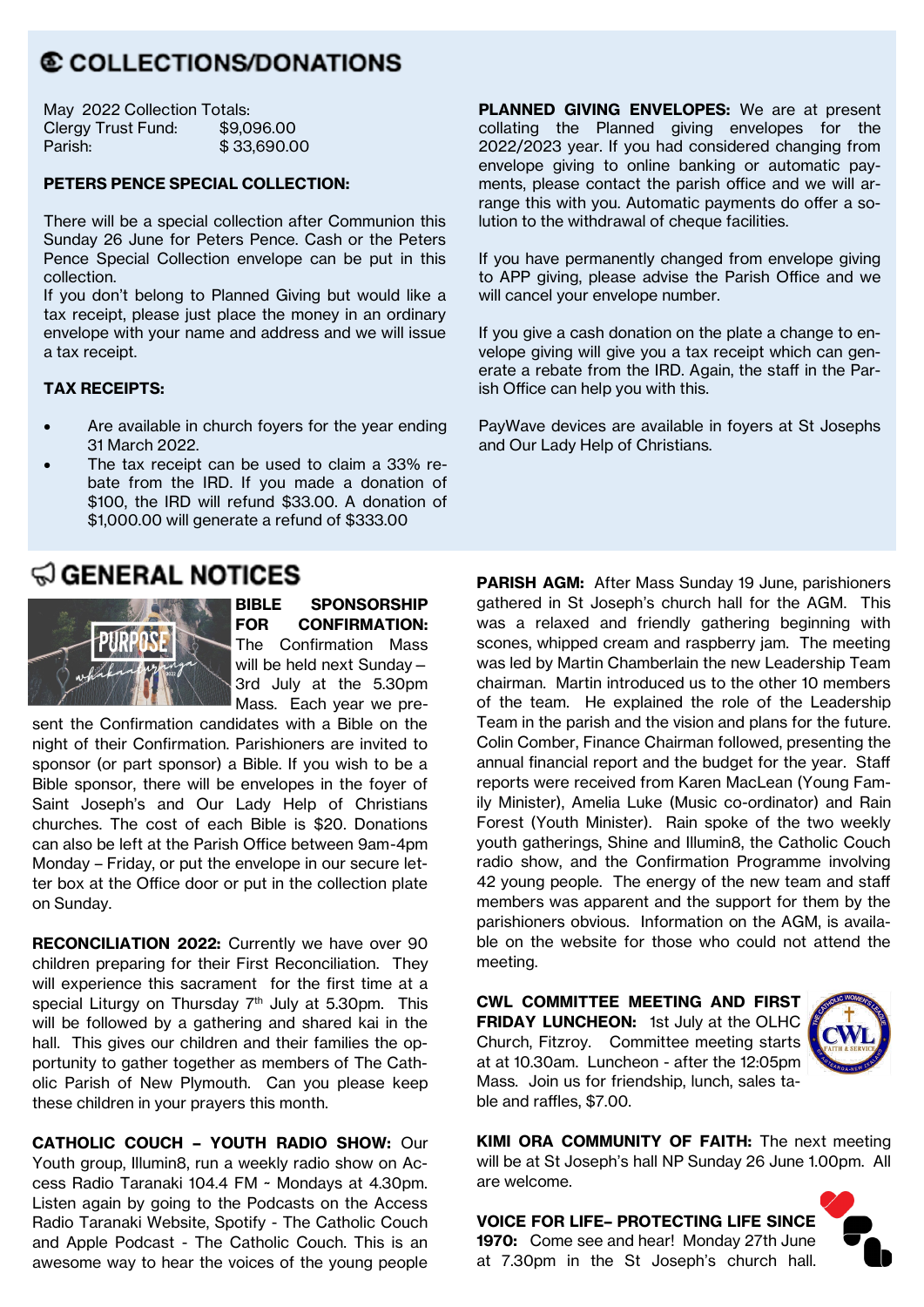

**SYNOD 2021-2023 UPDATE | JUNE 2022:** Once again, the diocese wishes to thank all participants in the recent synodal process for opening their hearts and minds to the Holy Spirt and engaging in this process.

Following the reading and discerning of each submission, the Diocesan Synthesis Document has been completed. This document is the Diocese of Palmerston North's contribution to the local phase of **Synod 2021-2023** and has been provided to the New Zealand Catholic Bishops Conference for the next stage in the synodal process. The Diocesan Synthesis Document is available online to read and download at https://pndiocese.org.nz/synod

**MATARIKI 2022:** For the first time in Aotearoa New Zealand, Matariki was celebrated as a public holiday on Friday 24th June. Matariki is the Māori name for the cluster of stars, that rises in midwinter and for many Māori, heralds the start of the new year.



#### Kia īnoi tātou – let us pray.

E te Atua, God of the cycles and patterns of the universe and all living things whose ways we only begin to comprehend, open our hearts to the wonder of the natural world, to your incarnation throughout creation, and to your presence with and in us now. Amen

*Opening prayer from the Liturgy Centre Diocese of Auckland*

**OPEN HOME FOUNDATION: "Unpacking Foster Care."** Join the online event 30 June 7.30pm . Find out how YOU can make a difference in the life of a child or young person. Visit Open Home Foundation on Facebook or go to ohf.org.nz for more information.

# A HEALTH & SAFETY

St, Joseph's Hall/Ngamotu House (formerly Atkinson House) alleyway: Due to the scaffolding being constructed, there will be times when the walkway between the two buildings will be blocked off. We understand this may cause some inconvenience, but once the scaffold is in place, the public walkway will be made available once again.

Parking by the Hall kitchen door is reserved ONLY for dropping off deliveries to the Supper Room.

We thank you for your understanding. If you have any questions, please contact Denise -

[manager@catholicparishnp.nz](mailto:manager@catholicparishnp.nz)

#### **WE STRONGLY ENCOURAGE YOU TO WEAR A MASK AT MASS.**

#### **IF YOU ARE FEELING UNWELL, PLEASE STAY HOME. JOIN TV OR ONLINE MASS CELEBRATIONS:**

Shine TV - 2.00pm Sunday - Freeview Channel 25 and Sky TV channel 201

9.00am Sunday Mass at St Joseph's Church livestreamed from the Catholic Parish of New Plymouth YouTube Channel, or go to the Catholic Parish of New Plymouth website for the link to the YouTube Channel

9.00am Sunday Mass Tongariro (Taupo Parish) https://www.tongarirocatholic.nz/live-stream-mass

**RAT TESTS AVAILABLE:** Taranaki District Health Board has made available to the parish, for those who need them, a quantity of Covid 19 self-tests. (RAT). Please come into the office to collect. This will help us all keep the community safe.

**9.00 AM SUNDAY MASS** at St Joseph's Church is now live-streamed from the Catholic Parish of New Plymouth YouTube Channel. If you are at this Mass, be aware that you may be captured in the livestream. The recording will be deleted from our YouTube Channel after a week.

## **SOCIETY OF ST VINCENT DE PAUL:**



Thank you from St Vincent de Paul for the responses made to our call for help with baby gear. The delivery of items to a young family will be made this coming week.

Help looking after the children of Whare Kai Mums has also been received. Thank you also to the people who have offered household furniture for collection and distribution to those in need. It's gratifying to be able to meet the increased level of demand for our services in recent weeks.

# We pray for our deceased family and friends: Laurence Fleming, John Novak,

Rev Fergus Reeves, Kevin Slattery, Ibsen Americo, Ramirez Gallanti, Wendel Appert, Martin Appert, Craig O'Connor, Judith Knuckey and Colin Woodd.